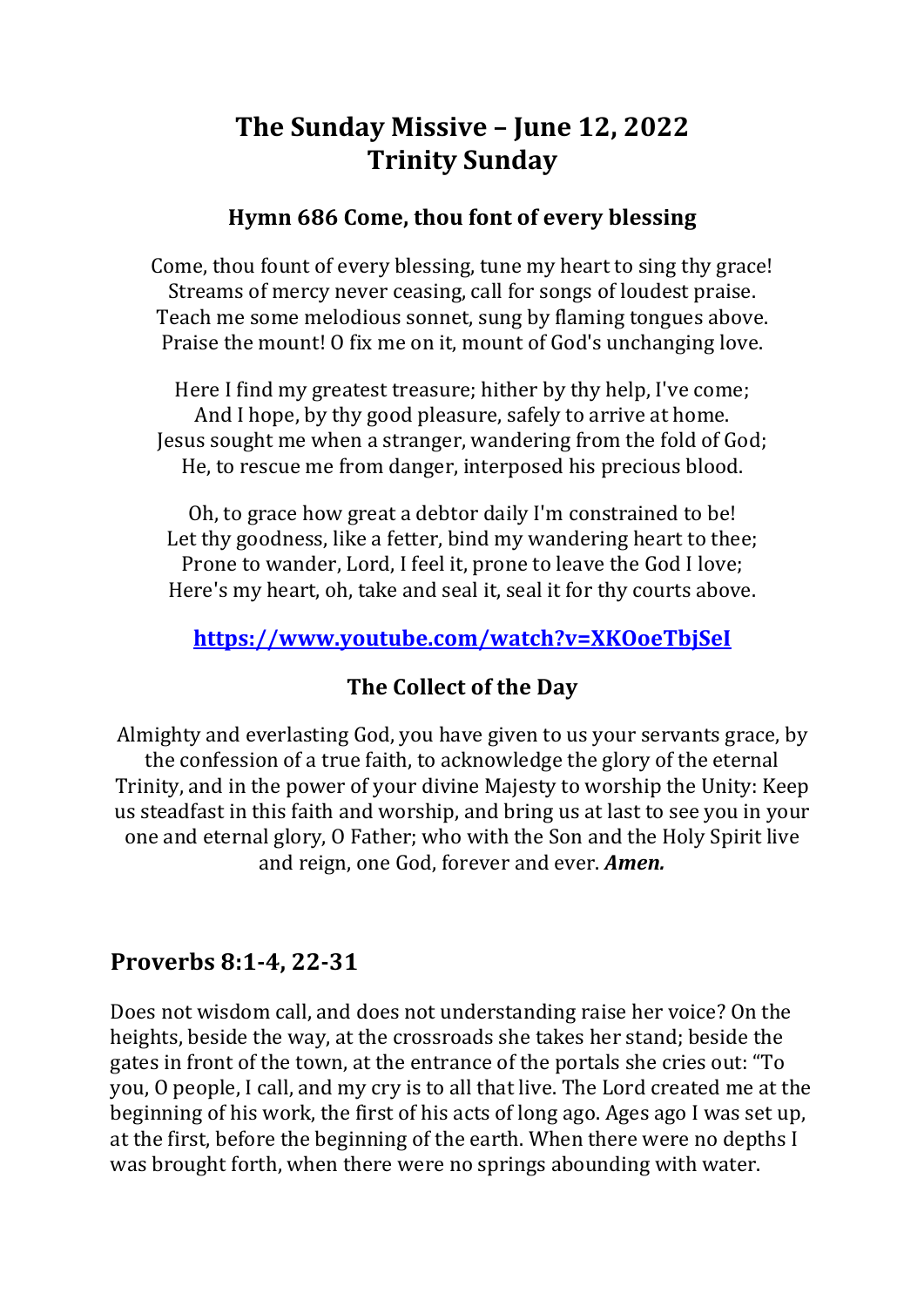Before the mountains had been shaped, before the hills, I was brought forth— when he had not yet made earth and fields, or the world's first bits of soil. When he established the heavens, I was there, when he drew a circle on the face of the deep, when he made firm the skies above, when he established the fountains of the deep, when he assigned to the sea its limit, so that the waters might not transgress his command, when he marked out the foundations of the earth, then I was beside him, like a master worker; and I was daily his delight, rejoicing before him always, rejoicing in his inhabited world and delighting in the human race.

# **Psalm 8**

O Lord, our Sovereign, how majestic is your name in all the earth<sup>\*</sup> You have set your glory above the heavens.

Out of the mouths of babes and infants you have founded a bulwark because of your foes<sup>\*</sup> To silence the enemy and the avenger.

When I look at your heavens, the work of your hands<sup>\*</sup> The moon and the stars that you have established;

What are human beings that you are mindful of us<sup>\*</sup> Mere mortals that you should care for us?

Yet you have made us little lower than angels<sup>\*</sup> And crowned us with glory *and honor.* 

You have given us dominion over the works of your hands\* *You have put all things under our feet.*

All sheep and oxen, and alll the beasts of the field<sup>\*</sup> **The birds of the air; the** *fish and all that passes along the paths of the seas.* 

O Lord, our Sovereign, how majestic is your name in all the earth<sup>\*</sup> You have *set vour alory above the heavens.* 

# **Romans 5:1-11**

Therefore, since we are justified by faith, we have peace with God through our Lord Jesus Christ, through whom we have obtained access to this grace in which we stand; and we boast in our hope of sharing the glory of God. And not only that, but we also boast in our sufferings, knowing that suffering produces endurance, and endurance produces character, and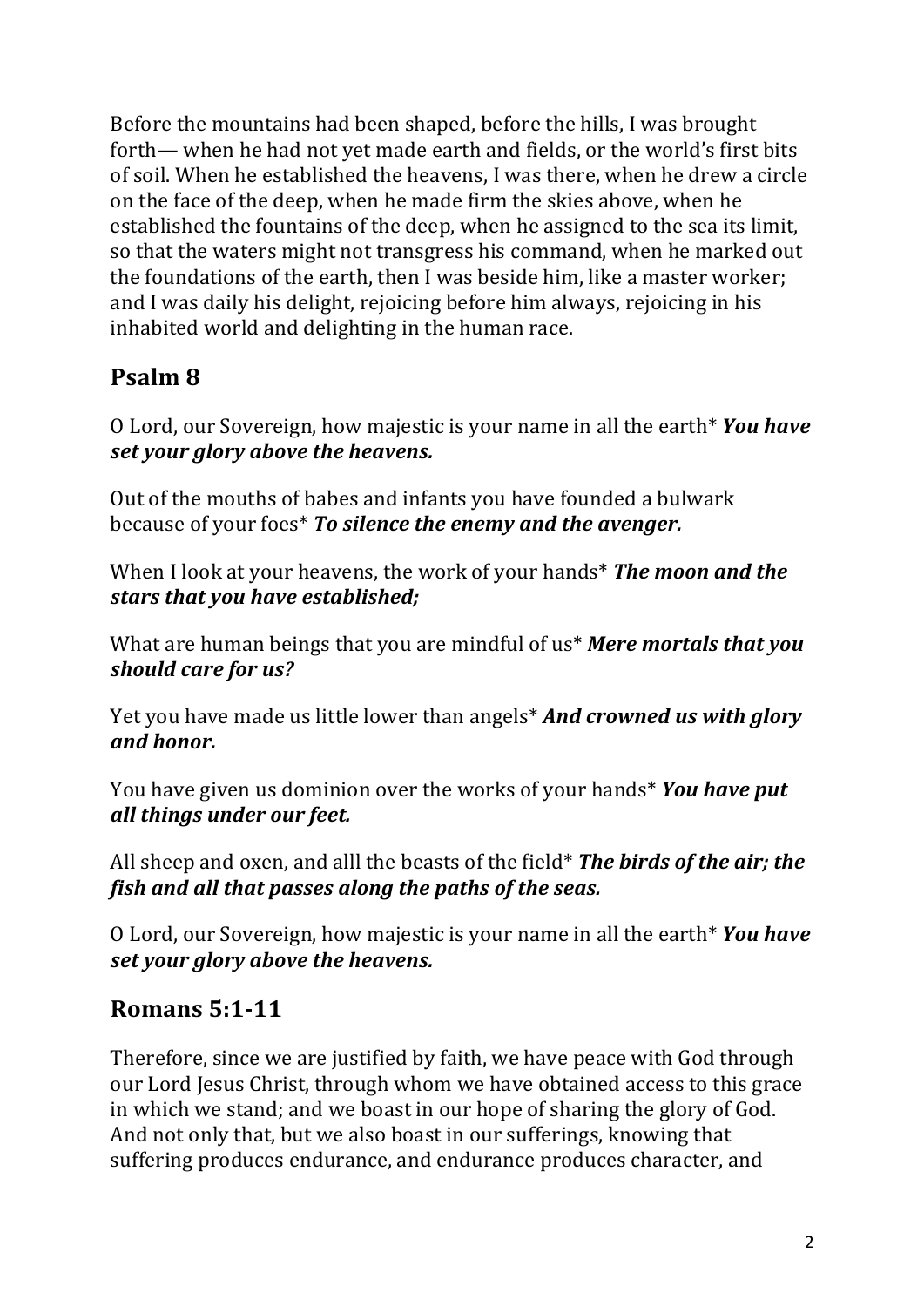character produces hope, and hope does not disappoint us, because God's love has been poured into our hearts through the Holy Spirit that has been given to us.

For while we were still weak, at the right time Christ died for the ungodly. Indeed, rarely will anyone die for a righteous person—though perhaps for a good person someone might actually dare to die. But God proves his love for us in that while we still were sinners Christ died for us. Much more surely then, now that we have been justified by his blood, will we be saved through him from the wrath of God. For if while we were enemies, we were reconciled to God through the death of his Son, much more surely, having been reconciled, will we be saved by his life. But more than that, we even boast in God through our Lord Jesus Christ, through whom we have now received reconciliation.

# **Hymn 671 Amazing Grace**

Amazing grace! How sweet the sound that saved a wretch like me! I once was lost, but now am found, was blind, but now I see.

'Twas grace first taught my heart to fear and grace my fears relieved; How precious did that grace appear the hour I first believed!

The Lord has promised good to me, his word my hope secures; He will my shield and portion be as long as life endures.

Through many dangers, toils and snares I have already come; 'Tis grace that brought me safe thus far, and grace will lead me home.

#### **https://www.youtube.com/watch?v=AEgG63MCa0I**

**OR**

**https://www.youtube.com/watch?v=OJi-uKOlLV4**

### **Luke 4:14-21**

Then Jesus, filled with the power of the Spirit, returned to Galilee, and a report about him spread through all the surrounding country. He began to teach in their synagogues and was praised by everyone. When he came to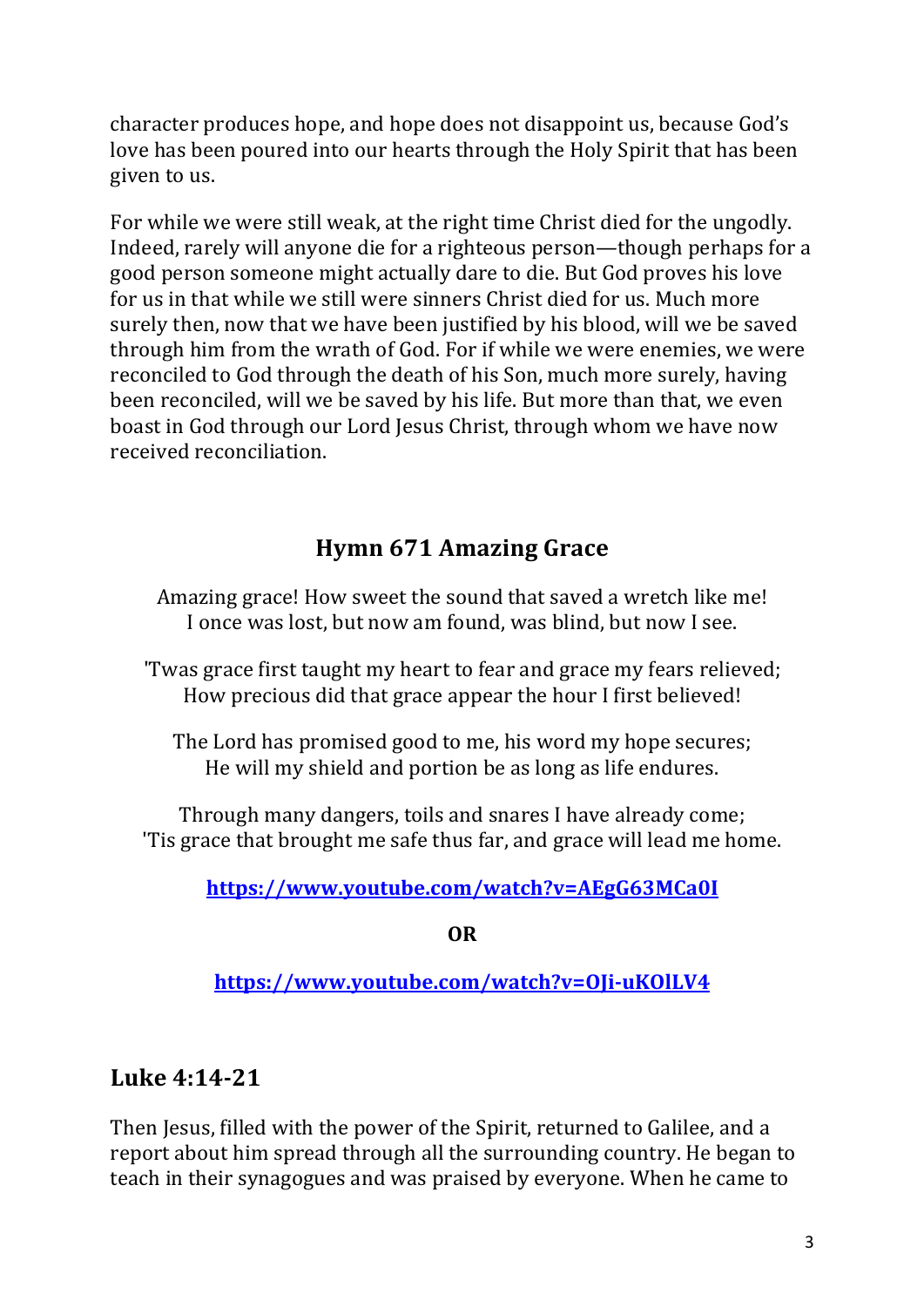Nazareth, where he had been brought up, he went to the synagogue on the sabbath day, as was his custom. He stood up to read, and the scroll of the prophet Isaiah was given to him. He unrolled the scroll and found the place where it was written: "The Spirit of the Lord is upon me, because he has anointed me to bring good news to the poor. He has sent me to proclaim release to the captives and recovery of sight to the blind, to let the oppressed go free, to proclaim the year of the Lord's favor." And he rolled up the scroll, gave it back to the attendant, and sat down. The eyes of all in the synagogue were fixed on him. Then he began to say to them, "Today this scripture has been fulfilled in your hearing."

# **I have a Secret** Sermon by The Ven. Douglas Edwards

#### **The email arrived from Jeff: "10 children, rescued, more to come!"**

I have a secret.

The statuesque African said that he had never had a more moving spiritual experience in his career as proctor of this world heritage landmark and museum. The rock stones leading into the dungeon were surprisingly slippery. The passageway was dark, only candle lit. None in our group of high-school aged pilgrims and their adult leaders could have imagined the setting—a simple blanket on a stone floor with tall, narrow brick walls; illumination from small ventilation openings, maybe fifteen feet above, the opening allowing only a hint of light to reach our group of pilgrims. Without candles you could only make out the image of the person next to you. We were in the male dungeon of Ghana's Cape Coast Slave Castle, gathered on a Monday morning to celebrate the Holy Eucharist. With our African guides and the proctor, we numbered 12, secluded.

The castle is a place embedded in human history, a dark history of human misery evidenced by the centuries old blood and hair remnants matted into the clay mortar between the bricks. The youth dared to touch the walls, allowing themselves to become part of the story of the slave castle and allowing it to become part of our story.

Sitting on the blanket we sang a song written by a former slave-ship captain who converted to a champion against slavery. You know the song— "Amazing Grace, how sweet the sound, that saved a wretch like me. I once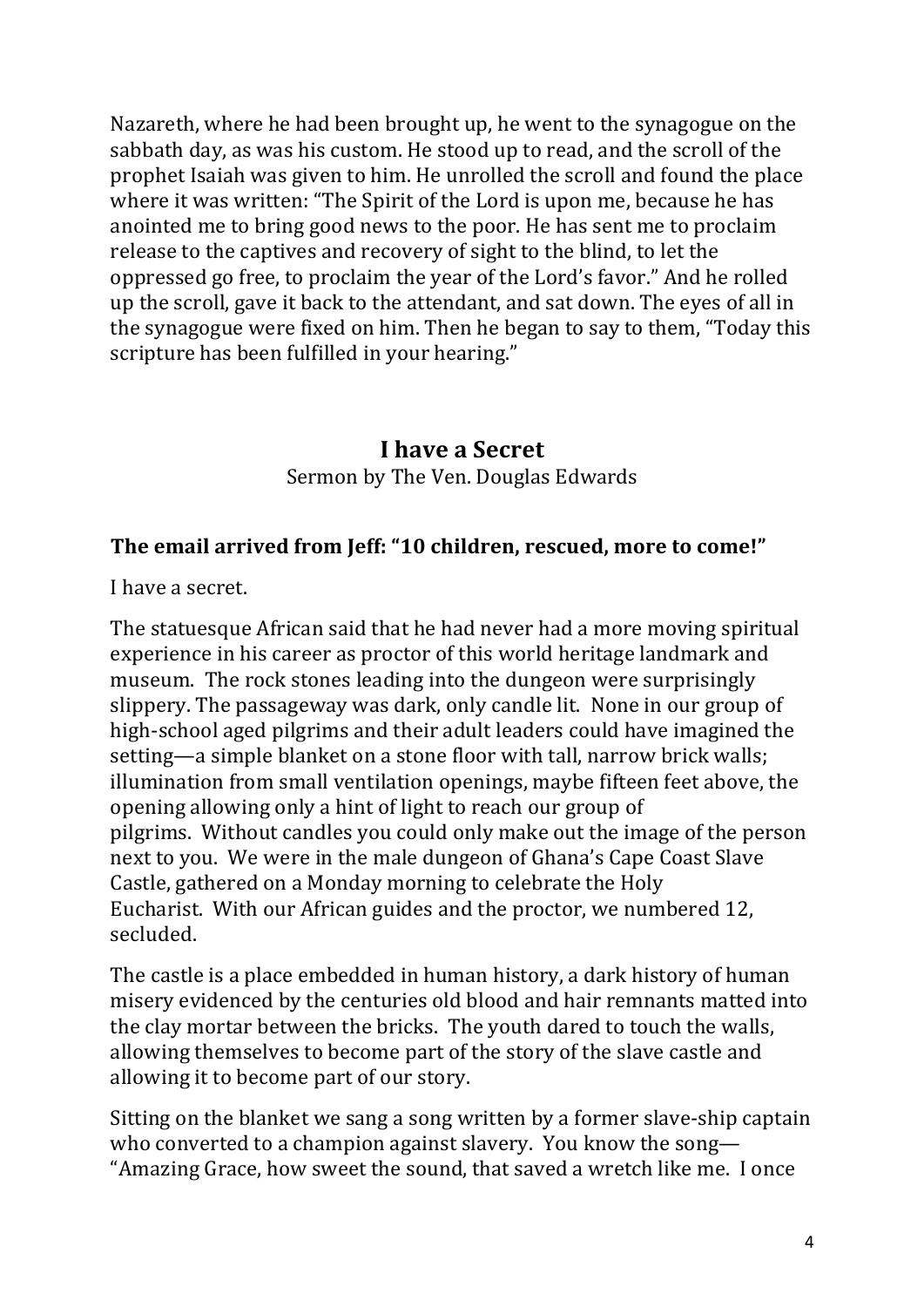was lost, but now am found, 'twas blind, but now I see." We held hands and sang the Lord's Prayer, raising our hands in a humble attestation that to God belongs the Kingdom and the power and glory, forever...forever. We lifted our hands, hands unchained, on behalf of each of the 12.7 million souls sold into slavery and imprisoned in this string of castles, awaiting the transatlantic passage to the Americas.

I believe that it was Saint Gregory the Great who opined that time stands still during the canon of the mass. He was speaking eschatologically, not about chronology. He meant that in worship is presented the opportunity to participate in the fullness of time, to be part of all that has come before us and all that lies ahead. This is heady mysticism. But it is precisely in this context that we experienced a calling.

Jesus unrolled the Scroll from the Prophet Isaiah and found the place where it is written, "The Spirit of the Lord is upon me.... He has sent me to release the captive....To proclaim the year of the Lord's favor."

In the fullness of time, it was time to embrace, to love as if I had never been hurt, so I shared with my fellow pilgrims and friends, "I have a secret."

#### **I am an Abolitionist.** A what? An Abolitionist! What does that mean?

Today there are more than 42 million slaves. In West Africa, children are kidnapped or sold into slavery by their own family members. Young boys are forced into fishing boats and given the dangerous task of untangling nets underwater. Bought for *less than the price of a goat*, they are expendable. In our own backyard, California's Office of the Attorney General reports that there are more than 40,000 enslaved persons in California...more than the number of Episcopalians in our Diocese.

A few years ago, my wife, Lynn, and I visited the National Underground Railroad Museum in Cincinnati, Ohio. The haunting question for us: "Would we have been part of ending slavery in America had we lived in Savannah in 1850?" "Or in Boston?" I don't know. But what I do know is this, there exists an underground railroad today and there is a group of us in the Episcopal Church who feel compelled to respond with our time, our life energy and our treasure to combat the scourge of slavery. I am an **abolitionist.** I have discerned a calling to be part of today's underground railroad, part of a movement that helps slaves escape their bondage and become whole again.

In the last five years we have rescued more than 300 children, including over 100 children this year alone.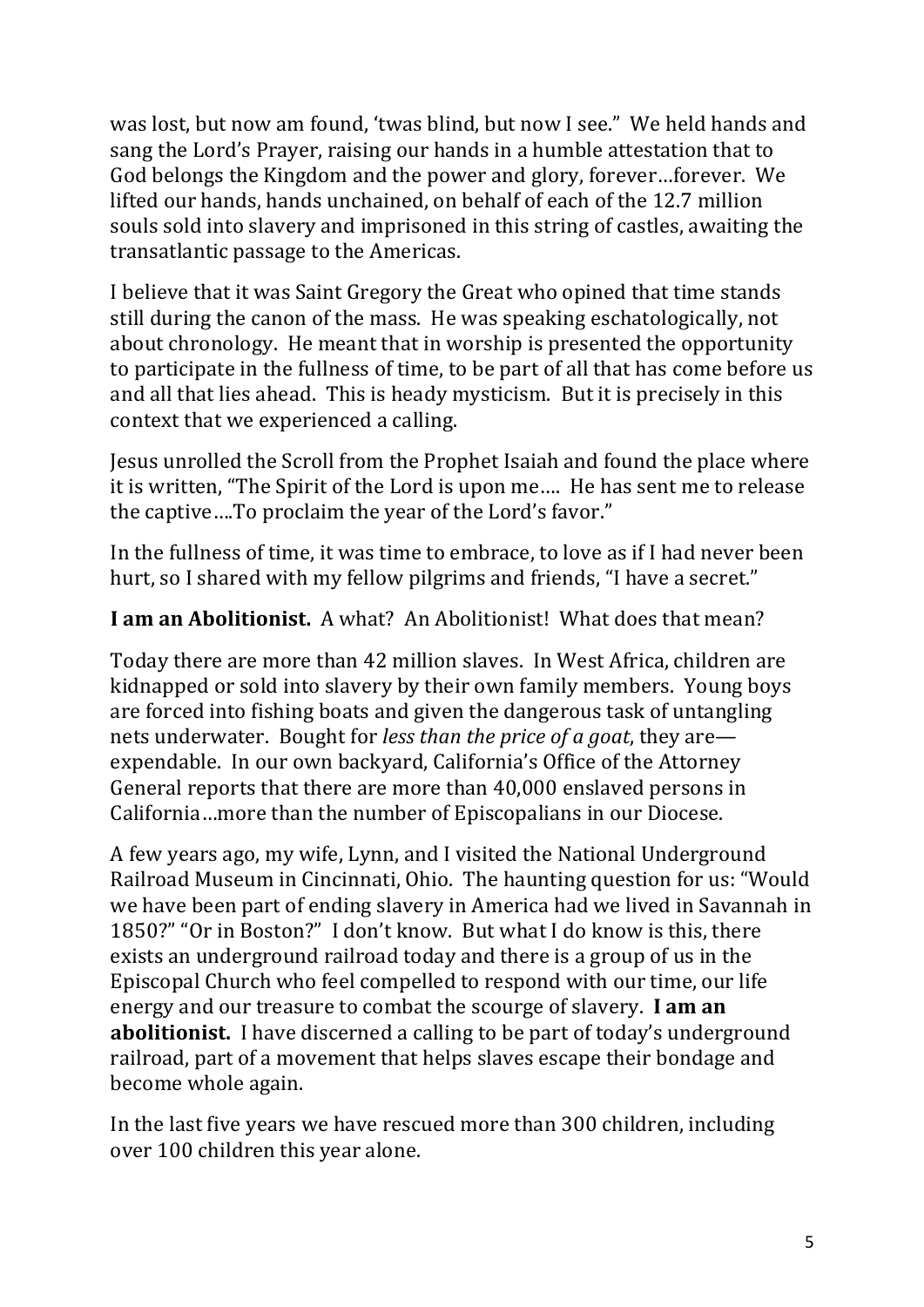I invite you to join us in this battle for human dignity. As Martin Luther King said, "The arc of justice is long."

People of good will have asked, "What right do we have to place our values—that slavery should be abolished—onto another culture?" And of course, "Why don't you focus on our local neighborhoods where there is ample need requiring attention?" On the first point, my response is to embrace the theological core of the Book of Common Prayer, our baptismal covenant, which includes this sacred vow, "Will you strive for justice and peace among all people, and respect the dignity of every human being? I will, with God's help."

I believe that God will help and bless this effort to respect the dignity of those who are enslaved-- **not metaphorically enslaved, but real slaves**. Daily congregations in the Diocese of El Camino Real are engaged in relieving local suffering. It is a false choice based on a theology of scarcity which would discourage helping those in West Africa or fire victims in Northern California because of local homelessness. A theology of abundance, under the law of love, assures us that we can be God's hands in our homes, our neighborhoods, and foreign lands at the same time. For to the Almighty, the maker of heaven and earth, there is no foreign land.

One of the riches of our Episcopal worship is that every Sunday we have an altar call—not like the Methodist or Baptist, but nevertheless an altar call. We are invited forward to kneel and be fed God's own Self. We are also invited to come forward for solace. We are invited to the altar to be inspired, challenged by the One who loves us most, to dream dreams, and to receive our vocation-our marching orders for life. This morning, my invitation is for you to reflect on the horrors of slavery and to come to the altar asking this simple question, "Lord, what would you have me do?"

I have brought with me a simple cloth. It has the handprints of the children from our second rescue. It will hold today's consecrated bread and forever connect you to real children-once slaves, now free.

#### The email arrived from Jeff. "18 children, rescued, more to come!"

And so I close with the secret revealed: proclaiming hope and remembering the yows I have made... I AM AN ABOLITIONIST. Amen.